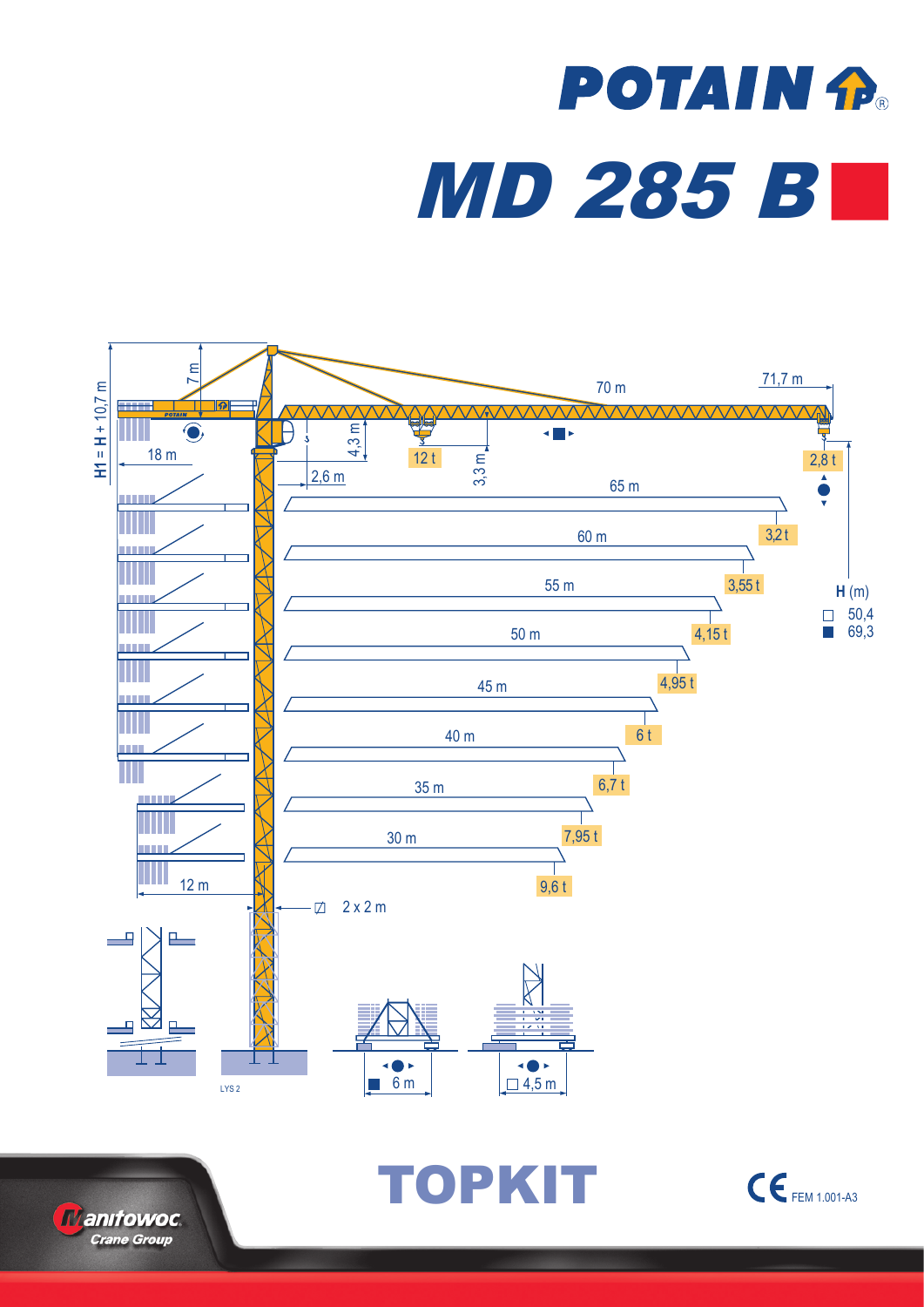



Nous consulter

 $\mathbf 6$ 

Maximalhöhe. Auf Anfrage height.

Consult us

máxima. Consultarnos

assali di trasporto) con braccio massimo e altezza massima. Consultateci

Sem carga (nem trem de transporte)- sem lastro com lança e altura máximas.

Consultar-nos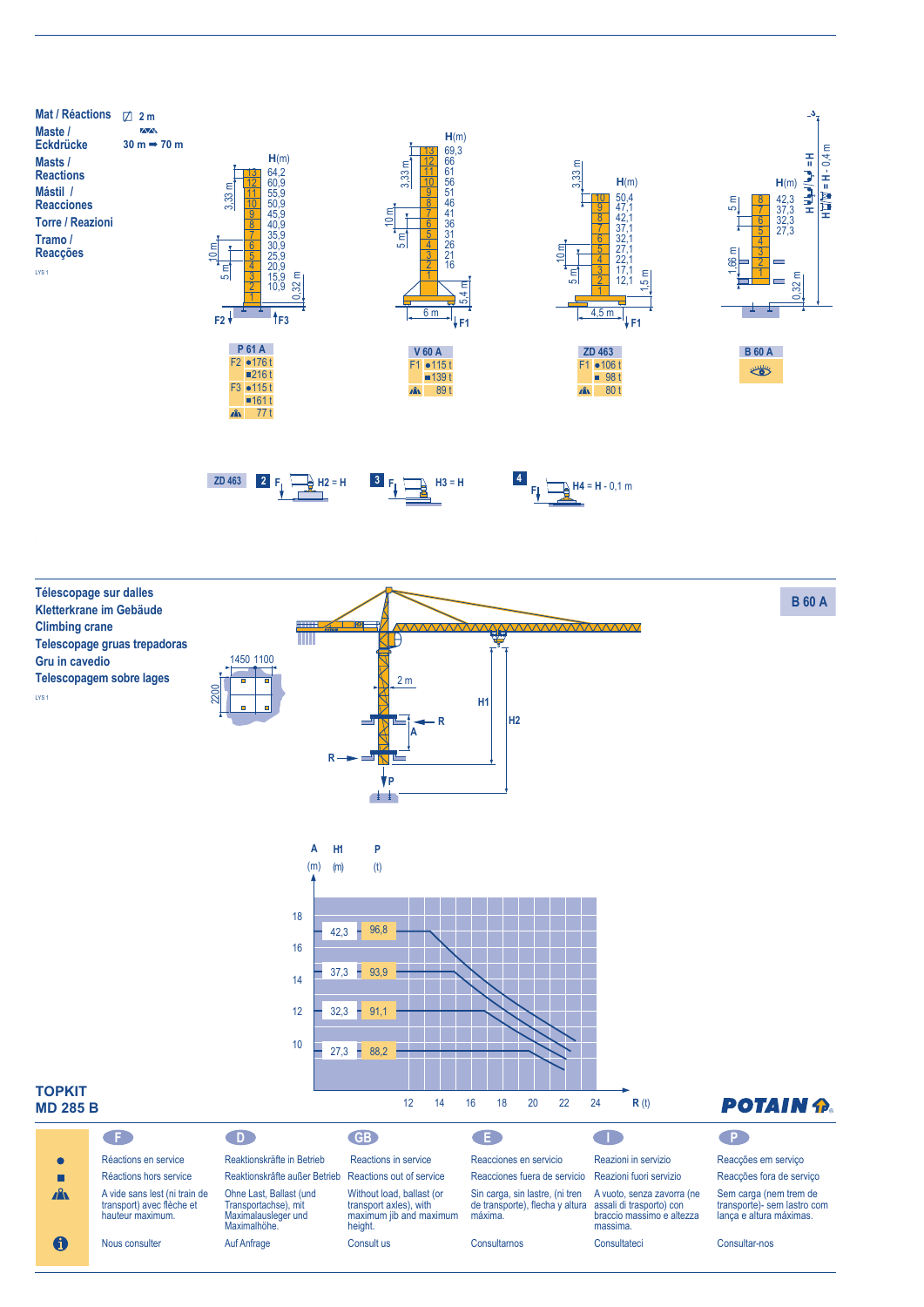| <b>Courbes de</b><br>charges<br>Lastkurven | 70 <sub>m</sub><br><b>AA</b><br>65 m         | 3<br>3                     | المقاحس أدا<br>32 33.9<br>30<br>19.4 20<br>22<br>-25<br>27<br>38<br>40<br>42<br>45<br>50<br>52<br>70 <sub>m</sub><br>-47<br>55<br>60<br>5/<br>62<br>65<br>67<br>12 11.6 10.3 8.8<br>- 8<br>$7 \t6.5$<br>6<br>$6^{\circ}$<br>$5.6$ 5.3 4.9<br>$\overline{2,8}$ t<br>4.1<br>3.8<br>3.4<br>3.3<br>-3<br>4.6<br>4.3<br>3.1<br>$32\overline{\)34,8}$ $38.6$<br>30<br>19,8 20<br>25<br>27<br>22<br>38.6 40 42<br>65 m<br>45<br>50<br>52<br>60<br>62<br>47<br>5/ |                               |
|--------------------------------------------|----------------------------------------------|----------------------------|-----------------------------------------------------------------------------------------------------------------------------------------------------------------------------------------------------------------------------------------------------------------------------------------------------------------------------------------------------------------------------------------------------------------------------------------------------------|-------------------------------|
| <b>Load diagrams</b><br><b>Curvas de</b>   | <b>AA</b>                                    |                            | 12 11.8 10.6 9.1 8.3 7.2 6.7<br>6<br>6<br>5.7 5.4<br>-5<br>39<br>3.4<br>3.2 <sub>0</sub><br>3.8<br>الملاسب لوا                                                                                                                                                                                                                                                                                                                                            |                               |
| cargas                                     | 60 <sub>m</sub><br><b>AA</b>                 | 3<br>$\blacktriangleright$ | 32 34,9<br>19,8 20<br>22 25<br>27<br>30<br>38.740<br>42<br>60 m<br>45<br>50<br>52<br>55<br>57<br>12 11,9 10,6 9,1 8,3<br>7.3<br>6.7<br>6<br>6<br>5.8<br>55<br>4.4 4.2<br>-5<br>3.8 3.55 t<br>4.8<br>$\overline{4}$                                                                                                                                                                                                                                        |                               |
| Curve di carico                            | 55m                                          | 3<br>٠                     | الملاس سيداديا<br>$35\overline{36}$ , $3\overline{40}$ , $3\overline{42}$<br>20.6 22<br>30<br>32<br>25<br>27<br>45<br>52<br>55 <sub>m</sub><br>50<br>47                                                                                                                                                                                                                                                                                                   |                               |
| Curva de cargas                            | $\overline{\wedge}\wedge$                    |                            | 12 11,1 9,5 8,7<br>7.6<br>7.1<br>6.3<br>$\mathfrak b$<br>$5.7$ 5.3<br>6<br>5<br>4.4 4.15 t<br>4.7                                                                                                                                                                                                                                                                                                                                                         |                               |
| LYS <sub>1</sub>                           | 50 <sub>m</sub><br>$\overline{\mathbf{A}}$   | 3<br>- 6                   | المباحس بدايا<br>35<br>32<br>37 38,3 42.4 45<br>21.7 22<br>30<br>-25<br>27<br>50 m<br>47<br>12 11,8 10,1 9,2 8,1<br>$7.5\quad 6.7\quad 6.3$<br>6<br>$5,6$ 5.3 4.95 t<br>6                                                                                                                                                                                                                                                                                 | <b>ULJ</b><br><b>Ad</b><br>12 |
|                                            | 45 m<br>$\sim$                               | $3 - $                     | $0.42 + 45$ m<br>23,1 25<br>$40^{\degree}42$<br>32<br>35<br>37<br>27<br>30<br>$10$ 8,8 8,2 7,3 6,8 6,2 6<br>$12 \quad 11$<br>6 <sup>1</sup>                                                                                                                                                                                                                                                                                                               | $-0.75t$<br>6                 |
|                                            | 40 <sub>m</sub>                              | $3 - 1$                    | 24.7 25<br>30<br>32<br>35<br>27<br>37<br>40 m                                                                                                                                                                                                                                                                                                                                                                                                             | -(m)                          |
|                                            | $\overline{\wedge}\wedge$<br>35 <sub>m</sub> | 3<br>- 6                   | 12 11.8 10.8 9.5 8.8 7.9 7.4 6.7 t<br>24,8 25 27 30<br>32<br>35 <sub>m</sub>                                                                                                                                                                                                                                                                                                                                                                              | $-- = 4 - 0.75t$              |
|                                            | $\sim$                                       |                            | 12 11,9 10,8 9,6 8,9 7,95 t                                                                                                                                                                                                                                                                                                                                                                                                                               |                               |
|                                            | 30 <sub>m</sub><br><b>AA</b>                 | $3 - 5$                    | 24,8 25 27 30 m<br>12 11,9 10,9 9,6 t                                                                                                                                                                                                                                                                                                                                                                                                                     |                               |
|                                            | 70 <sub>m</sub><br>$\Delta \Delta$           | $2.5 \rightarrow$          | <b>₩←∟⊢⊡</b><br>19,6 20<br>30 <sup>°</sup><br>32 34,4 35,2 37 40 42 45<br>25<br>27<br>22<br>- 50<br>52<br>55<br>-57<br>-60<br>62<br>65<br>- 67<br>70 m<br>-47<br>-9<br>$8.2$ 7.2 6.6<br>12 11.7<br>10.5<br>$6^{\circ}$<br>6 5.6 5.1 4.8 4.4<br>3.8<br>3.6<br>3.3<br>3.1<br>2.9<br>2.5 2.4 2.25 t<br>4.1                                                                                                                                                   |                               |
|                                            | 65 m<br>$\overline{\wedge}\wedge$            | $2.5 \rightarrow$          | $\frac{14}{35} + \frac{14}{35,8}$<br>19,8 20 22 25<br>30<br>27<br>32<br>$35.\overline{8}3740$<br>65 m<br>42<br>50<br>52<br>55<br>62<br>45<br>57<br>41<br>12 11,9 10,6 9,1 8,3<br>7,3 6,7<br>$6 \overline{6}$<br>$5.8 \ 5.2$<br>6<br>4.9<br>3.9<br>3.7<br>3.2<br>3<br>2.8 2.65 t<br>$4.2^{\circ}$<br>3.4                                                                                                                                                   |                               |
|                                            | 60 <sub>m</sub><br>$\Delta \Delta$           | $2.5 \rightarrow$          | <b>W←––⊔</b><br>32 35,5 36,4<br>20<br>25<br>30<br>22<br>27<br>37<br>40<br>42<br>60 m<br>45<br>50<br>52<br>55<br>-47<br>57<br>12 10.7 9.2 8.4 7.4 6.8 6<br>$6$ 5,9 5,3 5<br>3.8<br>3,5<br>4.6<br>$3.3 \ 3.1 \ t$<br>4.3<br>4                                                                                                                                                                                                                               |                               |
|                                            | 55 <sub>m</sub><br>$\sim$                    | $2,5 \rightarrow$          | <b>W←→D</b><br>32<br>35<br>30<br>37<br>20,8 22<br>25<br>27<br>37,8<br>40<br>42<br>45<br>55 m<br>47<br>50<br>52<br>12 11.2 9.7 8.8<br>7.8<br>7.2<br>6.4<br>6<br>$5,6$ 5.3 4.8 4.6<br>6<br>4.2<br>$\overline{4}$<br>3.7 <sub>th</sub>                                                                                                                                                                                                                       |                               |
|                                            | 50 <sub>m</sub><br>$\overline{\Delta\Delta}$ | $2.5 \rightarrow$          | <b>⊽←––⊐</b><br>$37\,38,9\,39,9\,42\,45$<br>21,9 22 25 27<br>35<br>32<br>30<br>50 <sub>m</sub><br>-47<br>12 11,9 10,3 9,4 8,3 7,6 6,8 6,4<br>$6\overline{6}$<br>$6 \overline{6}$<br>$5.6$ 5.2 4.9 4.5 t                                                                                                                                                                                                                                                   | п<br>W<br>12                  |
|                                            | 45 m<br>$\overline{\wedge}\wedge$            | $2,5 \rightarrow$          | <b>W←∟p</b><br>37 40 41,5 42,6 45 m<br>23,4 25<br>32<br>35<br>27<br>30<br>$12$ 11,1 10,1 8,9 8,3 7,4 6,9 6,3 6<br>6 5.6 t                                                                                                                                                                                                                                                                                                                                 | $-0,25t$<br>6<br>+(m)         |
|                                            | 40 <sub>m</sub><br>$\overline{N}$            | $2.5 \rightarrow$          | 27<br>32<br>35<br>37<br>40 m<br>24.8 25<br>30<br>12 11,9 10,9 9,6 8,9<br>8 7.5 6.8 t                                                                                                                                                                                                                                                                                                                                                                      | $-- =$ $\Box -0.25t$          |
|                                            | 35 <sub>m</sub><br><b>AA</b>                 | $2.5 \rightarrow$          | 32 35 m<br>25 27 30<br>12 10,9 9,7 9 8,05 t                                                                                                                                                                                                                                                                                                                                                                                                               |                               |

| Lest de contre-flèche<br>Gegenauslegerballast |                 |                 | 4 600 - 4 200 - 3 400 - 2 300 kg | 4 200 - 700 kg                      |                   |        |  |  |  |  |
|-----------------------------------------------|-----------------|-----------------|----------------------------------|-------------------------------------|-------------------|--------|--|--|--|--|
| <b>Counter-jib ballast</b>                    |                 |                 | 50 - 75 - 100 LVF                | 50 - 75 - 100 LVF<br><b>150 LCC</b> |                   |        |  |  |  |  |
| Lastre de contra flecha                       | WW.             | ▦∸              | $\mathbf{A}$ (kg)                | $\blacksquare$                      | $\mathbf{A}$ (kg) |        |  |  |  |  |
| <b>Contrappeso</b>                            | 70 <sub>m</sub> | 18 <sub>m</sub> | 27 600                           | 18 <sub>m</sub>                     | 26 600            | 25 900 |  |  |  |  |
| Lastros da contra lança                       | 65 m            | 18 <sub>m</sub> | 24 900                           | 18 <sub>m</sub>                     | 24 500            | 23 100 |  |  |  |  |
| LYS <sub>2</sub>                              | 60 <sub>m</sub> | 18 <sub>m</sub> | 23 000                           | 18 <sub>m</sub>                     | 23 100            | 21 700 |  |  |  |  |
|                                               | 55 m            | 18 <sub>m</sub> | 22 600                           | 18 <sub>m</sub>                     | 22 400            | 21 000 |  |  |  |  |
|                                               | 50 <sub>m</sub> | 18 <sub>m</sub> | 20 700                           | 18 <sub>m</sub>                     | 21 000            | 18 900 |  |  |  |  |
|                                               | 45 m            | 18 <sub>m</sub> | 18 000                           | 18 <sub>m</sub>                     | 18 200            | 16 100 |  |  |  |  |
|                                               | 40 <sub>m</sub> | 18 <sub>m</sub> | 16 100                           | 18 <sub>m</sub>                     | 16 100            | 14 000 |  |  |  |  |
|                                               | 35 <sub>m</sub> | 12 <sub>m</sub> | 27 600                           | 12 <sub>m</sub>                     | 26 600            | 25 900 |  |  |  |  |
|                                               | 30 <sub>m</sub> | 12 <sub>m</sub> | 20 700                           | 12 <sub>m</sub>                     | 21 000            | 18 900 |  |  |  |  |

 $30 \text{ m}$   $2,5$   $\sim$ 

12 11 9,7 t<br>Ann 25 27 30 m

| Lest de base        |   |                |                               |      |      |     |    |    |     |        |     |    |    |    |    |    |
|---------------------|---|----------------|-------------------------------|------|------|-----|----|----|-----|--------|-----|----|----|----|----|----|
| <b>Grundballast</b> | ☑ | 2 <sub>m</sub> | <b>V60A</b><br>$\leftarrow$   | H(m) | 69,3 | 66  | 61 | 56 | 51  | 46     | -41 | 36 |    |    |    | 16 |
| <b>Base ballast</b> |   |                |                               | (t)  | 108  | 96  | 72 | 60 | 60  | 60     | 60  | 48 | 48 | 48 | 48 | 48 |
| Lastre de base      | ☑ | 2 <sub>m</sub> | <b>ZD 463</b><br><b>STARF</b> | H(m) | 50,4 | 47. |    |    | 32. | $\sim$ |     |    |    |    |    |    |
| Zavorra di base     |   |                |                               | (t)  | 90   | 90  | 90 | 90 | 90  | 90     | 90  | 90 | 90 |    |    |    |

**F D GB E I P**

**Lastros da base**



lages